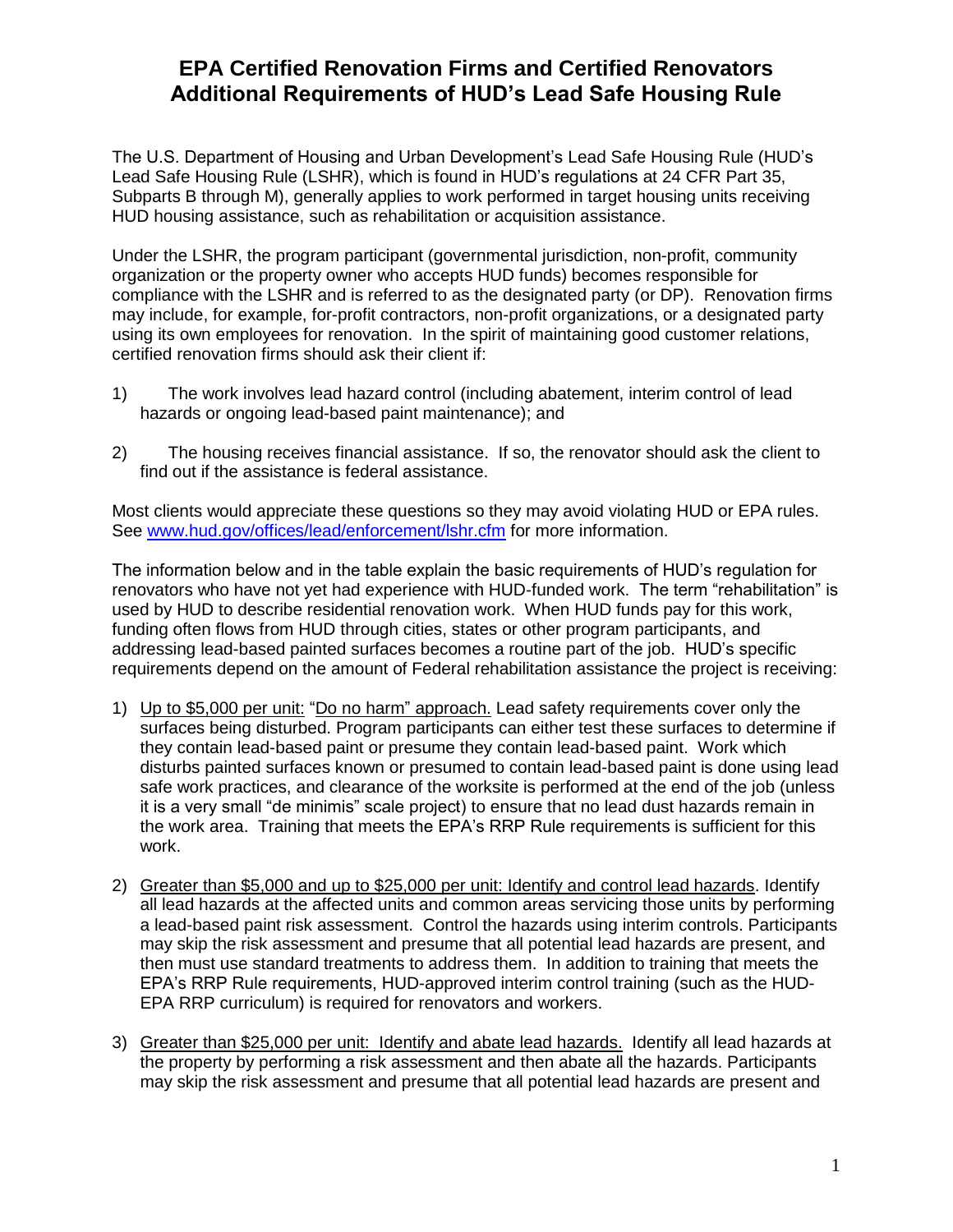abate them. This approach requires certified abatement contractors perform the abatement part of the job.

These approaches also include all the basic HUD requirements describe in the slide presentations in Module 2. They clearly demonstrate the importance to the renovator of asking the client whether federal housing assistance is provided for the project.

The differences between HUD's LSHR and the Environmental Protection Agency's (EPA's) Renovation, Repair and Painting (RRP) regulation, part of EPA's regulations at 40 CFR Part 745, and the changes for HUD LSHR projects, are summarized in the following table and explained in the narrative after the table:

| Stage of<br>Job            | <b>Requirement</b>                                             | <b>HUD LSHR</b>                                                                                                                                                                                                                                                                                                 | <b>EPA RRP</b>                                                                                                                                                                                                                                                                                        | <b>Changes to LSHR</b><br><b>Projects to</b><br><b>Comply with</b><br>RRP.                                                                                                                                                                                                                              |
|----------------------------|----------------------------------------------------------------|-----------------------------------------------------------------------------------------------------------------------------------------------------------------------------------------------------------------------------------------------------------------------------------------------------------------|-------------------------------------------------------------------------------------------------------------------------------------------------------------------------------------------------------------------------------------------------------------------------------------------------------|---------------------------------------------------------------------------------------------------------------------------------------------------------------------------------------------------------------------------------------------------------------------------------------------------------|
| Planning<br>and Set-<br>Up | Determination<br>that lead-based<br>paint (LBP) is<br>present. | EPA-recognized test<br>kits cannot be used to<br>say paint is not LBP.<br>Only a certified LBP<br>inspector or risk<br>assessor may<br>determine whether<br>LBP is present.                                                                                                                                     | Certified renovators<br>use an EPA-<br>recognized test kit<br>to determine if RRP<br>rule applies or not.                                                                                                                                                                                             | None.                                                                                                                                                                                                                                                                                                   |
|                            | Training                                                       | HUD does not certify<br>renovators or firms.<br>All workers and<br>supervisors must<br>complete a HUD-<br>approved curriculum<br>in lead safe work<br>practices, except that<br>certain workers need<br>only on-the-job<br>training if they are<br>supervised by a<br>certified LBP<br>abatement<br>supervisor. | EPA or EPA-<br>authorized States<br>certify renovation<br>firms and accredit<br>training providers<br>that certify<br>renovators. Only<br>the certified<br>renovator is<br>required to have<br>classroom training.<br>Workers must<br>receive on-the-job<br>training from the<br>certified renovator. | <b>Renovation firms</b><br>must be certified.<br>At least one<br>certified renovator<br>must be at the job<br>or available when<br>work is being<br>done. (The<br>certified renovator<br>may be a certified<br>LBP abatement<br>supervisor who<br>has completed the<br>4-hour RRP<br>refresher course.) |

# **Differences between HUD LSHR and EPA RRP regulations**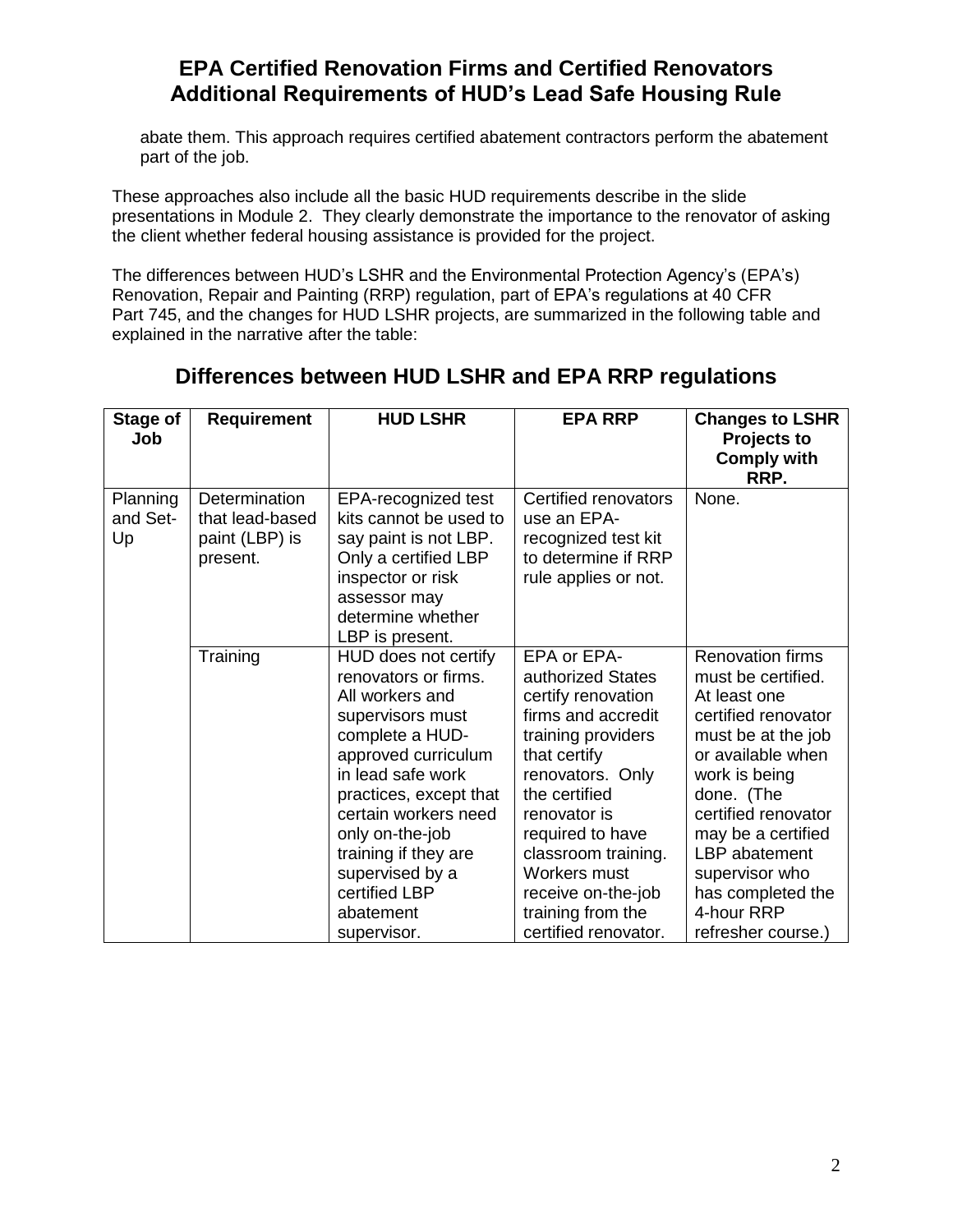| <b>Stage of</b> | <b>Requirement</b>     | <b>HUD LSHR</b>                                     | <b>EPA RRP</b>                  | <b>Changes to LSHR</b> |
|-----------------|------------------------|-----------------------------------------------------|---------------------------------|------------------------|
| Job             |                        |                                                     |                                 | <b>Projects to</b>     |
|                 |                        |                                                     |                                 | <b>Comply with</b>     |
|                 |                        |                                                     |                                 | RRP.                   |
|                 | Pre-Renovation         | <b>HUD</b> requires                                 | Renovators must                 | None.                  |
|                 | Education              | conformance with                                    | hand out the EPA /              |                        |
|                 |                        | EPA regulations,                                    | <b>HUD Renovate</b>             |                        |
|                 |                        | including EPA's Pre-<br><b>Renovation Education</b> | Right: Important<br>Lead Hazard |                        |
|                 |                        | Rule. EPA had                                       | Information for                 |                        |
|                 |                        | required renovators to                              | Families, Child Care            |                        |
|                 |                        | hand out the EPA /                                  | Providers and                   |                        |
|                 |                        | <b>HUD / CPSC Protect</b>                           | Schools pamphlet.               |                        |
|                 |                        | Your Family from                                    | (This requirement               |                        |
|                 |                        | Lead in Your Home                                   | went into effect on             |                        |
|                 |                        | (Lead Disclosure                                    | December 22,                    |                        |
|                 |                        | Rule) pamphlet.                                     | 2008.                           |                        |
| During          | <b>Treating LBP</b>    | Depending on type                                   | <b>EPA</b> generally            | None.                  |
| the Job         | hazards                | and amount of HUD                                   | requires that                   |                        |
|                 |                        | assistance, HUD                                     | renovations in                  |                        |
|                 |                        | requires that lead                                  | target housing be               |                        |
|                 |                        | hazards be treated                                  | performed using                 |                        |
|                 |                        | using "interim                                      | lead-safe work                  |                        |
|                 |                        | controls" or "ongoing                               | practices.                      |                        |
|                 |                        | lead-based paint                                    |                                 |                        |
|                 |                        | maintenance."                                       |                                 |                        |
|                 | <b>Prohibited Work</b> | HUD prohibits 6 work                                | EPA prohibits                   | None.                  |
|                 | <b>Practices</b>       | practices. These                                    | 3 work practices                |                        |
|                 |                        | include EPA's                                       | (open flame burning             |                        |
|                 |                        | 3 prohibited work<br>practices plus: heat           | or torching, heat<br>guns above |                        |
|                 |                        | guns that char paint,                               | 1100 degrees F,                 |                        |
|                 |                        | dry scraping or                                     | machine removal                 |                        |
|                 |                        | sanding farther than                                | without HEPA                    |                        |
|                 |                        | 1 ft. of electrical                                 | vacuum                          |                        |
|                 |                        | outlets, and use of a                               | attachment).                    |                        |
|                 |                        | volatile stripper in                                |                                 |                        |
|                 |                        | poorly ventilated                                   |                                 |                        |
|                 |                        | space.                                              |                                 |                        |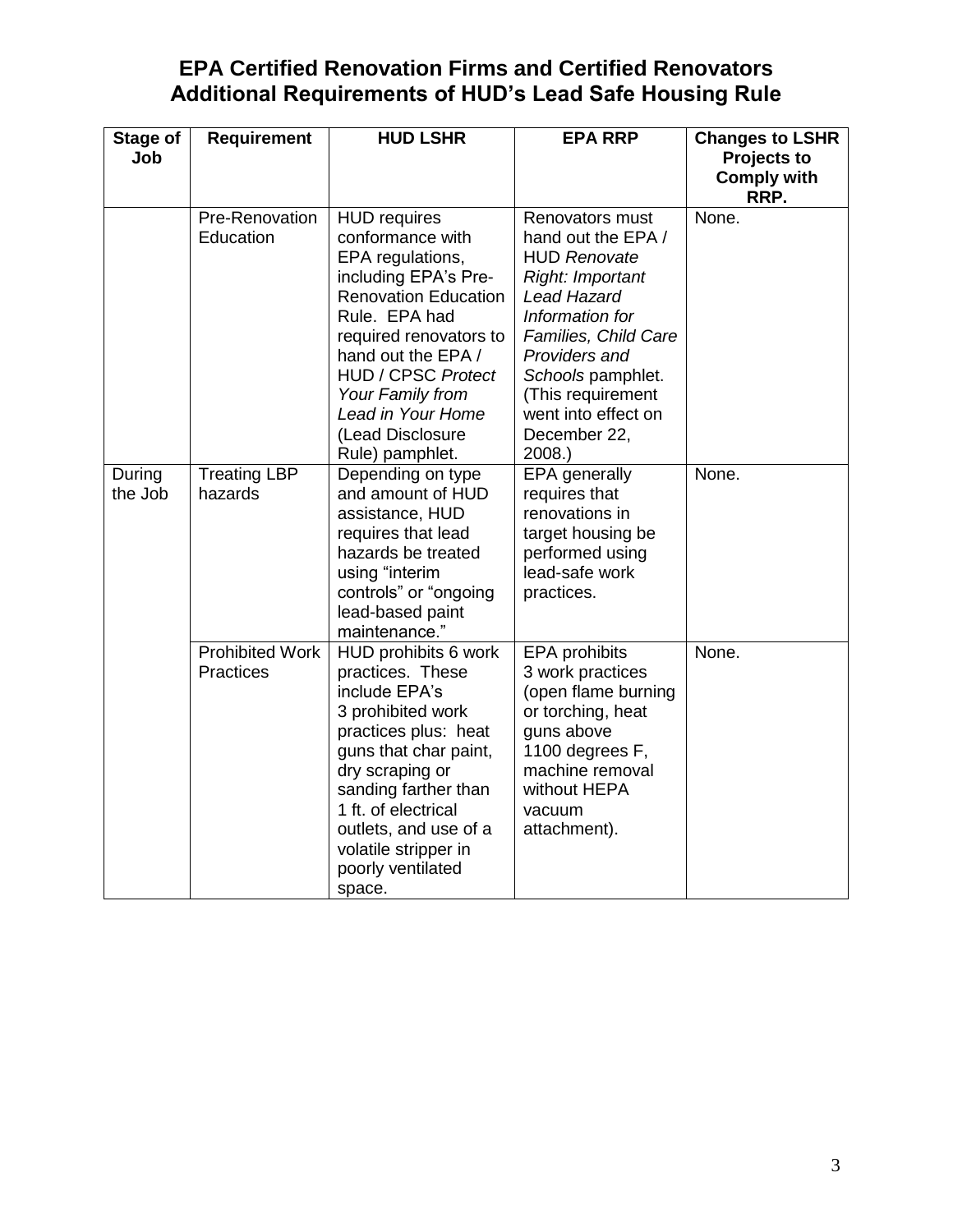| <b>Stage of</b><br>Job | Requirement                                                                                              | <b>HUD LSHR</b>                                                                                                                                                                                                                                            | <b>EPA RRP</b>                                                                                                                                                                                         | <b>Changes to LSHR</b><br><b>Projects to</b><br><b>Comply with</b><br>RRP. |
|------------------------|----------------------------------------------------------------------------------------------------------|------------------------------------------------------------------------------------------------------------------------------------------------------------------------------------------------------------------------------------------------------------|--------------------------------------------------------------------------------------------------------------------------------------------------------------------------------------------------------|----------------------------------------------------------------------------|
|                        | Threshold<br>minimum<br>amounts of<br>interior paint<br>disturbance<br>which trigger<br>lead activities. | HUD has a lower<br>interior "de minimis"<br>threshold (2 sq. ft. per<br>room, or 10% of a<br>small component<br>type) than EPA for<br>lead-safe work<br>practices. HUD also<br>uses this lower<br>threshold for<br>clearance and<br>occupant notification. | EPA's interior<br>threshold (6 sq. ft.<br>per room) for minor<br>repair and<br>maintenance<br>activities is higher<br>than HUD's de<br><i>minimis</i> threshold.                                       | None.                                                                      |
| End of<br>Job          | Confirmatory<br>Testing                                                                                  | HUD requires a<br>clearance<br>examination done by<br>an independent party<br>instead of the certified<br>renovator's cleaning<br>verification procedure.                                                                                                  | <b>EPA allows</b><br>cleaning verification<br>by the renovator or<br>clearance<br>examination. The<br>cleaning verification<br>does not involve<br>sampling and<br>laboratory analysis<br>of the dust. | None.                                                                      |
|                        | Notification to<br>Occupants                                                                             | HUD requires the<br>designated party to<br>distribute notices to<br>occupants within 15<br>days after lead<br>hazard evaluation and<br>control activities in<br>their unit (and<br>common areas, if<br>applicable).                                        | EPA has no<br>requirement to<br>notify residents who<br>are not the owners<br>after the renovation.                                                                                                    | None.                                                                      |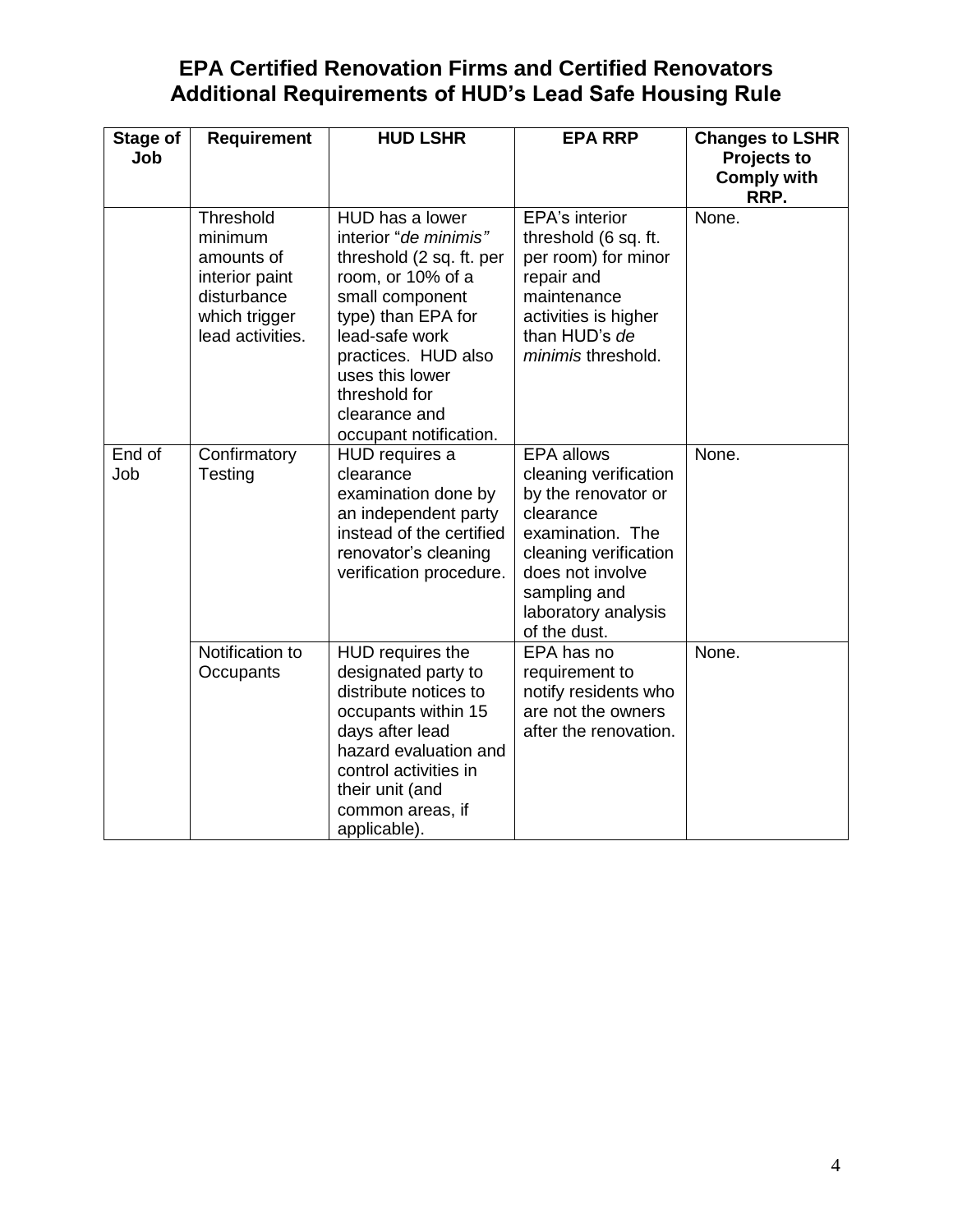#### **A. Responsibilities Shifted from the Renovator to the Designated Party under HUD's LSHR:**

- **1.** Under the LSHR, the designated party is generally responsible to either have the paint tested by a certified lead inspector or risk assessor or presume the presence of leadbased paint. Therefore, when HUD's rule applies, the Certified Renovator may not use a paint test kit to determine that the paint is not lead-based paint. Note: Some states may have conflict-of-interest regulations prohibiting renovators from testing paint on which they will be working.
- **2.** When the HUD LSHR applies, the designated party must have a qualified person, independent of the renovation firm, conduct a lead clearance examination. The Certified Renovator does not conduct a cleaning verification. See below for more information on clearance testing.

#### **B. Additional HUD Requirements for the Renovator:**

- **1. Training requirements for workers and supervisors performing interim controls.** To meet the requirements of both rules:
	- a. If the supervisor (in HUD terms) or Certified Renovator (in EPA terms) is certified as a lead-based paint abatement supervisor or has successfully completed an accredited abatement supervision or abatement worker course, that person must complete a 4-hour RRP refresher course.
	- b. For workers who are not themselves supervisors / Certified Renovators:
		- If their supervisor on this project is a certified lead-based paint abatement supervisor who has completed a 4-hour RRP refresher course, the workers must obtain on-the-job training in lead-safe work practices from the supervisor.
		- Otherwise, the workers must successfully complete either a one-day RRP course, or another lead-safe work practices course approved by HUD for this purpose after consultation with the EPA. HUD has approved the one-day RRP course, the previously-published HUD/EPA one-day Renovation, Remodeling and Repair course, and other one-day courses listed on HUD's website, at www.hud.gov/offices/lead.
	- c. Where the work is being done in a State or Tribal jurisdiction that has been authorized by the EPA to operate an RRP training and certification program, the one-day RRP course and half-day RRP refresher course must be accredited by the State or Tribe. HUD will approve all one-day RRP courses accredited by EPAauthorized States or Tribes.
	- d. The 4-hour RRP refresher course is not sufficient on its own to meet either the EPA or HUD training requirements.
- **2. The certified renovation firm and the certified renovator must take additional precautions to protect residents from lead poisoning beyond those in EPA's RRP Rule.**
	- **a. Renovators must use lead-safe work practices in work exempt from the RRP Rule that:**
		- $\bullet$  Disturbs between 2 and 6 ft<sup>2</sup> of paint per room, the LSHR's *de minimis* threshold and the RRP's minor repair and maintenance activities threshold, respectively.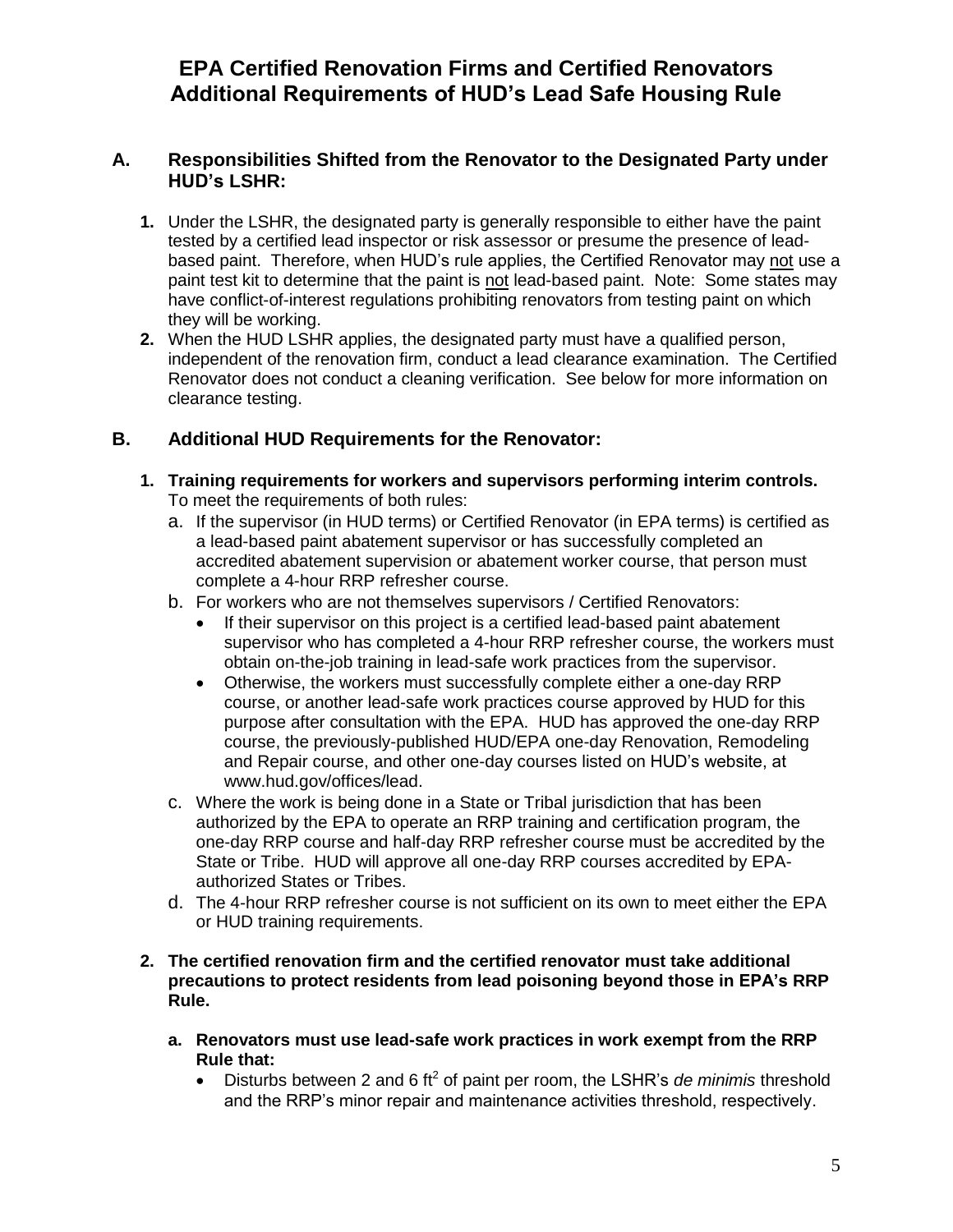*Note:* Window replacement, window sash replacement, and demolition of painted surface areas disturb more paint than the LSHR's *de minimis* threshold.

- Disturbs more than 10% of a component type with a small surface area (such as window sills, baseboards, and trim).
- Is in target housing where the owner-occupant signs a statement under the RRP Rule that lead safe work practices are not required. *Note:* HUD does not allow any owner, whether an owner-occupant or landlord, to opt out of the use of lead safe work practices at any time, even though the EPA allows an owner-occupant to sign a statement that lead safe work practices are not required.

#### **b. Not using HUD's 3 additional prohibited work practices:**

- Heat guns that char the paint even if operating at below 1100 degrees F.
- Dry sanding or dry scraping, except dry scraping in conjunction with heat guns or within 1 ft of electrical outlets.
- Paint stripping using a volatile stripper in a poorly ventilated space.
- c. **Taking additional measures to protect occupants** during longer interior hazard reduction activities: Temporarily relocating the occupant before and during longer interior hazard reduction activities to a suitable, decent, safe, and similarly accessible dwelling unit that does not have lead-based paint hazards. Temporary relocation is not required for shorter projects, where:
	- The work is contained, completed in one period of 8-daytime hours, and does not create other safety, health or environmental hazards; or
	- The work is completed within 5 calendar days, after each work day, the worksite and the area within 10 feet of the containment area are cleaned of visible dust and debris, and occupants have safe access to sleeping areas, and bathroom and kitchen facilities.

#### **C. Additional Designated Party Responsibilities that may Affect the Renovator**

On jobs covered by the HUD LSHR, the certified renovation firm and the certified renovator should know other requirements for the designated party that may affect their role on the project.

- **1. Designated party must provide occupants with two notices, if the amount of work is above HUD's** *de minimis* **threshold:**
	- a. NOTICE OF EVALUATION OR PRESUMPTION: This notice informs the occupants that paint has been evaluated to determine if it is LBP or that paint has been presumed to be LBP. The designated party must notify the occupants within 15 calendar days of receiving the evaluation report or making the presumption. The renovator should ask the client if he/she has made this notice. The owner may provide a copy of this notice to the renovator so the renovator knows where LBP is located.
	- b. NOTICE OF HAZARD REDUCTION ACTIVITY: This notice describes the hazard reduction work that was completed and gives the contact for occupants to get more information. The designated party must notify the occupants within 15 calendar days of completion the hazard reduction work. The renovator may be given a copy of this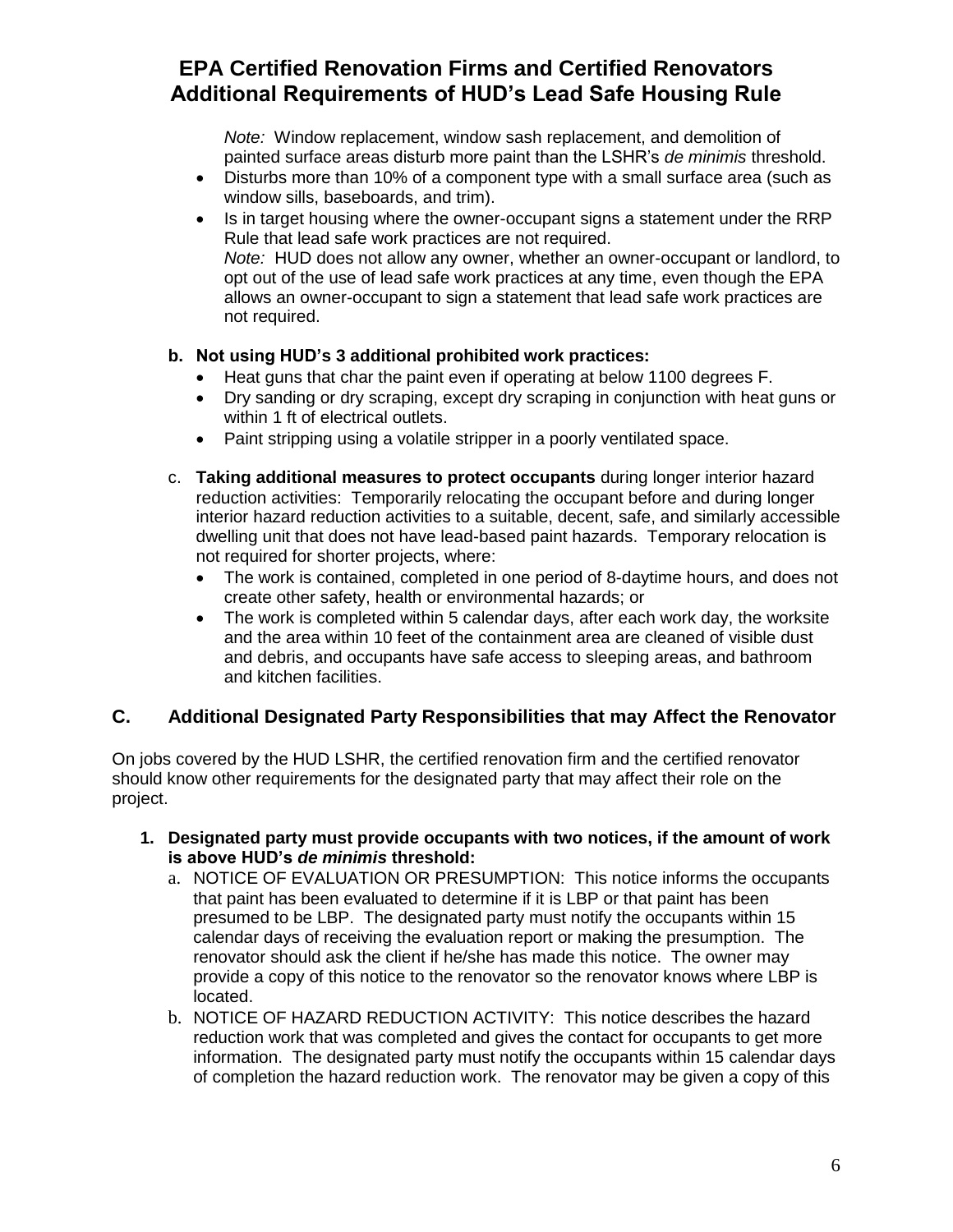notice, or may be asked to prepare or distribute the notice for the owner at part of the renovator's work for the owner.

- **2. Depending on the type and amount of housing assistance provided, HUD generally requires that identified LBP hazards be treated.** Treatments may include LBP hazard abatement, interim controls or ongoing LBP maintenance. Renovators should inquire if their contract with the owner requires them to perform lead hazard treatment tasks listed below. If so, all workers and supervisors must have the proper training and qualifications. Generally, interim controls include the following activities, which are required if the amount of work is above HUD's *de minimis* threshold; for work below the *de minimis* threshold, any deteriorated paint must be repaired, but the work need not be done using lead-safe work practices, although HUD strongly encourages their use:
	- a. Deteriorated LBP must be stabilized. This means that physical defects in the substrate of a paint surface or component that is causing the deterioration of the surface or component must also be repaired.
	- b. Friction surfaces that are abraded must be treated if there are lead dust hazards nearby.
	- c. Friction points must be either eliminated or treated so the LBP is not subject to abrasion.
	- d. Impact surfaces must be treated if the paint on an impact surface is damaged or otherwise deteriorated and the damage is caused by impact from a related building component (such as a door knob that knocks the wall or a door that rubs against its door frame).
	- e. LBP must be protected from impact.
	- f. Chewable LBP surfaces must be made inaccessible for chewing by children of less than six years of age if there is evidence that such a child has chewed on the painted surface.
	- g. Horizontal surfaces that are rough, pitted, or porous must be covered with a smooth, cleanable covering or coating.
- **3. For certain types of HUD assistance, when a child known to have an environmental intervention blood lead level is present, the designated party must take additional steps to assess the situation and respond to potential lead hazards.** An environmental intervention blood lead level is a reading in a child under 6 years old of 20 micrograms per deciliter of blood (20 μg/dL), or two readings of 15 to 19 μg/dL at least 3 months apart. For certain types of HUD assistance (tenant-based rental assistance, project-based rental assistance, public housing, and HUD-owned multifamily housing), the owner or designated party may ask the renovator to perform work in the unit to address specific lead hazards identified by an environmental investigation risk assessment. All persons participating in such work should have appropriate training and qualifications.

#### **4. The designated party must arrange for a party independent of the renovator to conduct a clearance examination, if the amount of work is above HUD's** *de minimis* **threshold:**

a. A clearance examination includes a visual assessment at the end of the renovation work for deteriorated paint, dust, debris, paint chips or other residue; sampling of dust on interior floors, window sills and window troughs; submitting the dust samples to a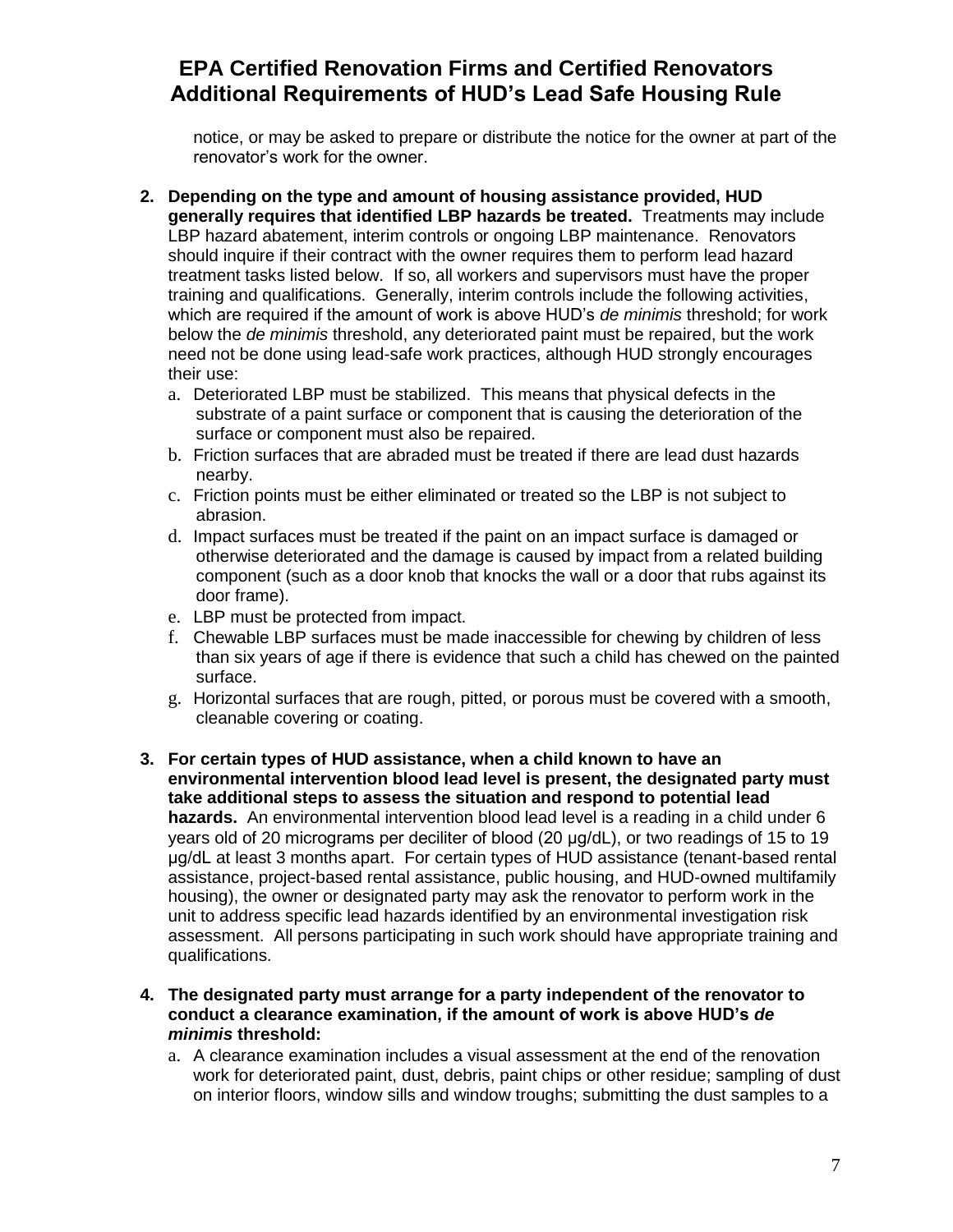laboratory for analysis for lead; interpreting the lab results, and preparing a clearance report. EPA also allows a clearance examination to be used instead of the postcleaning verification, if the clearance examination is required by federal, state or local regulations or by the contract. The unit – or, where work is contained, just the work area and an area just outside the containment – must pass clearance, and must not have any remaining lead hazards. If clearance fails at either the visual assessment step or the dust testing step, cleaning has to be redone in the failed part of the work area. The failed part of the work area is the specific area that was tested, as well as any areas that were not tested, and any other areas that are being represented by the sampled area. For example:

- Just one bedroom was tested, because it was to represent all bedrooms in the housing unit; it failed. Therefore, all of the bedrooms in the unit have to be recleaned and re-cleared.
- In a large multifamily apartment building, if a percentage of units are tested in accordance with the HUD Guidelines, if any fail, all of the units except those that passed clearance have to be re-cleaned and re-cleared. (If there are patterns of just certain component types failing, just those component types need to be recleaned and re-cleared in the failed and untested units.)
- b. The person conducting the clearance examination must be both:
	- A certified lead-based paint inspector, risk assessor, clearance examiner, or dust sampling technician, depending on the type of activity being performed. (Either the State or the EPA certifies this person, depending on whether or not the State the housing is in is authorized by EPA to certify people in the lead discipline.)
	- Independent of the organization performing hazard reduction or maintenance activities. There is one exception, which is that designated party may use a qualified in-house employee to conduct clearance even if other in-house employees did the renovation work, but an in-house employee may not do both renovation and clearance.

#### **D. How to Find Out About Lead-Based Paint Requirements that Apply to Planned Work in Properties Receiving HUD Housing Assistance, such as Rehabilitation or Acquisition Assistance:**

Finding out whether the work is receiving federal housing assistance is important because failing to meet lead-based paint requirements could affect the continuation of the assistance. For each job, the renovation firm should find out whether:

- The housing receives financial assistance; and
- Any lead-based paint requirements apply to the work because of the assistance provided.

The renovation firm should take the following steps:

- 1. Ask the property owner if the property or the family receives any type of housing assistance, including low-interest loans, from a local, State, or Federal agency. If so:
- a. Find out the name of the agency, contact person, address and phone number. (See the list of types of agencies below.)